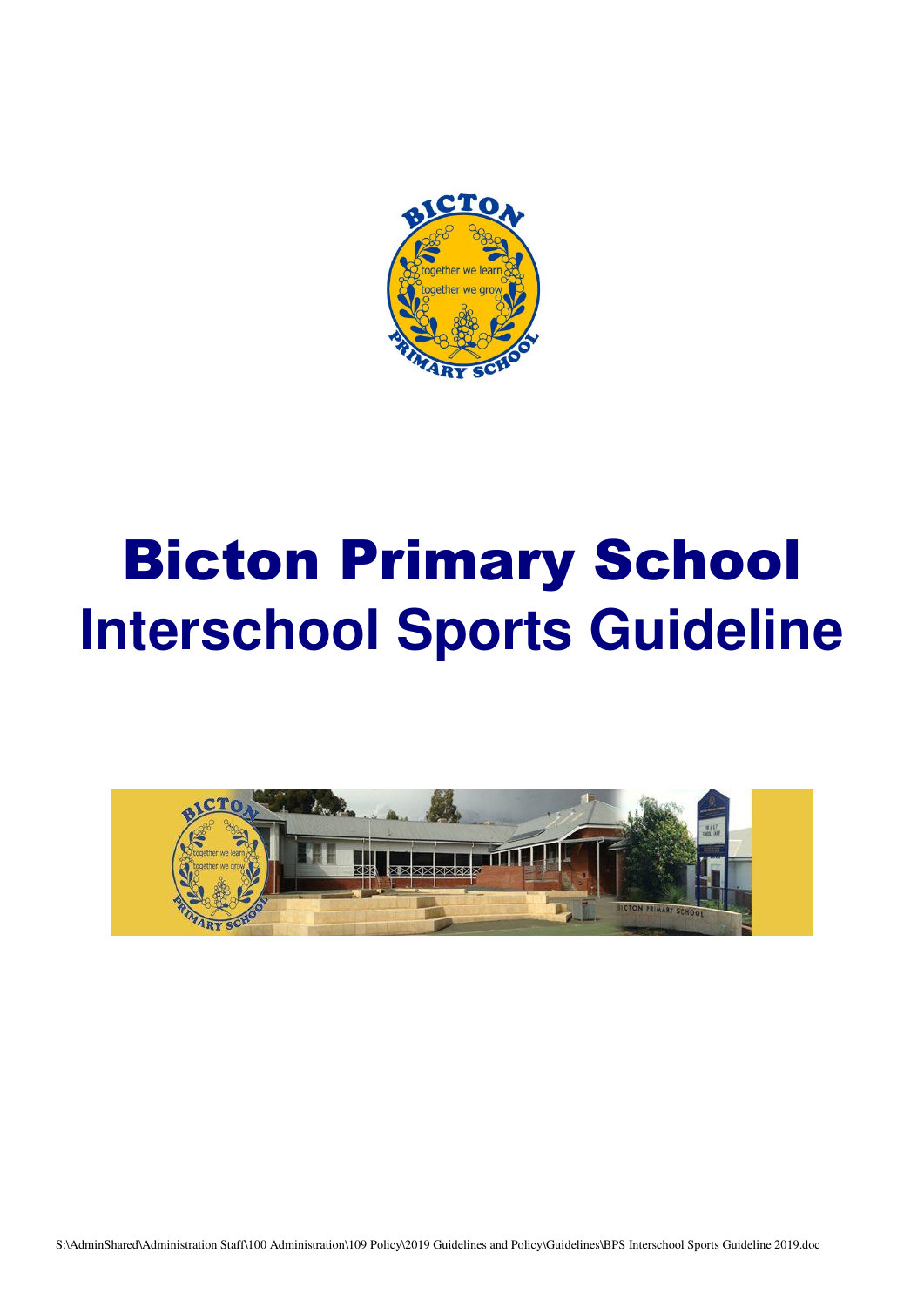## **BICTON PRIMARY SCHOOL INTERSCHOOL SPORTS GUIDELINE**

### **ATHLETICS, SWIMMING, CROSS COUNTRY INTERSCHOOL, EAGLES CUP**

#### **SELECTION CRITERIA**

1. The best competitor is to represent the school in interschool activities

2. Selection is made based on the outcome of the faction event with the exception of a significant athlete who was absent on the day of the faction event

3. The organiser has discretion to determine any other circumstances that he/she considers suitable to enable the significant athlete to be involved in further trials/training for selection.

4. The trials/training will involve the significant athlete as described in points 2&3 and the students who would have gained a place in the interschool based on the result of the faction carnival.

5. If a student is absent, the race is not rerun on return for point allocation but it could be rerun for selection into interschool if that student is deemed competitive

Point 5 (background information for statement):

In a competition if a person is absent the race is not rerun on a persons return for the points that accrued on that day. It can be rerun to find the best athlete for selection purposes

#### **COMPETITION PROCESSES**

- 1. The Year 6 boy and girl champions from the school competitions will be the Interschool Captains. This will be announced at an assembly prior to the Interschool carnival.
- 2. The captains will write and practise an acceptance speech in advance to ensure that, in the event of Bicton Primary School winning the competition, they are prepared.
- 3. The captains will report the Interschool results at the next school assembly.

#### **INTERSCHOOL EAGLES CUP PROCESSES**

- 1. All Year 5 and 6 students will participate in the Eagle's Cup Competition in Term 2 in the recommended sports and the number of teams needed to keep the fixtures balanced. The sports are: AFL Football, Netball and Soccer
- 2. The classroom teachers select the teams maintaining a balance and considering both ability and participation of the students.
- 3. Parent volunteers with an expertise and/or interest in a given sport are asked by classroom teachers or Deputy Principal to coach and conduct the training for the teams. They are also responsible for coaching the team during the competition on Friday afternoon and at times they may be asked to umpire the match.
- 4. If the parent coach is acting as an umpire then a staff member is to undertake the coaching responsibilities.
- 5. Parents and spectators are encouraged to attend the matches however it is important for them to follow the Code of Conduct for Parents in Sport. The Code of Conduct is attached.